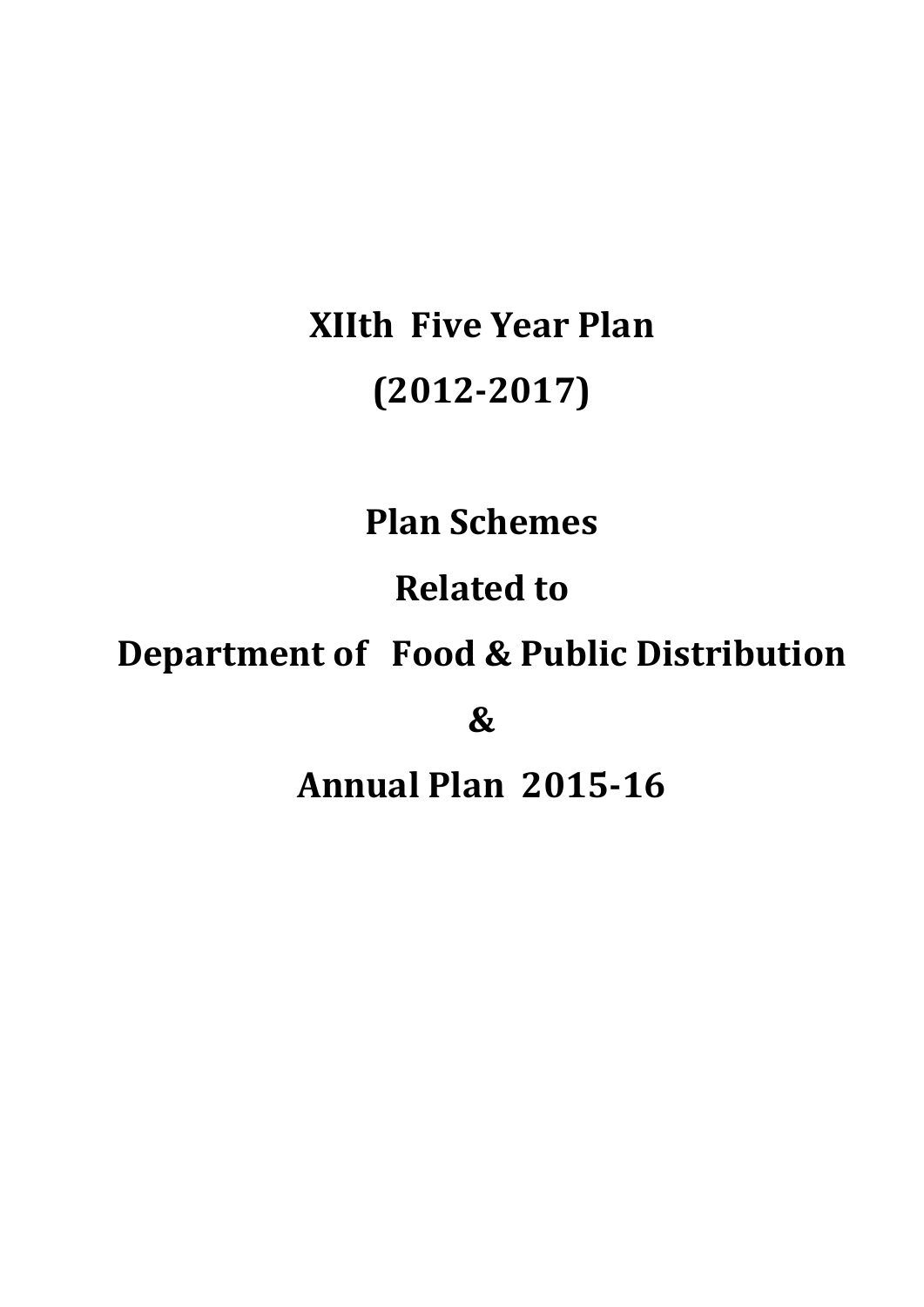## **Plan Scheme**

## **1. CONSTRUCTION OF GODOWNS BY FCI/STATE GOVT.**

The Department is implementing a Plan Scheme for augmenting storage capacities in North Eastern States, Jammu & Kashmir and other select States. In the 12<sup>th</sup> Five Year Plan, the, CCEA has approved projects costing Rs.597.26 crores with a net allocation of Rs.530.00 crores, Under the Plan Scheme, funds are released to the FCI in the form of equity for land acquisition and for construction of storage godowns, and related infrastructure like railway sidings, electrification, installation of weighbridge, etc. For construction of intermediate storage godowns by to the State Governments of North East Region and the State Government of Jammu & Kashmir, funds are released in the form of Grants in Aid.

- (i) Capacity of 2,92,730 MT at 37 locations in North Eastern region including Sikkim.
- (ii) Intermediate storage capacity of 78055 MT at 75 locations in the North Eastern region and Jammu & Kashmir, using grants in aid.
- (iii) In the three years 2012-13 and 2013-14, 2014-15 ( up to Oct.2014) total 59790 MT capacities has been created with expenditure of Rs.121.17 crores.

#### **Annual Plan 2015-16**

**BE : Rs. 90.00 crores**

\*\*\*\*\*\*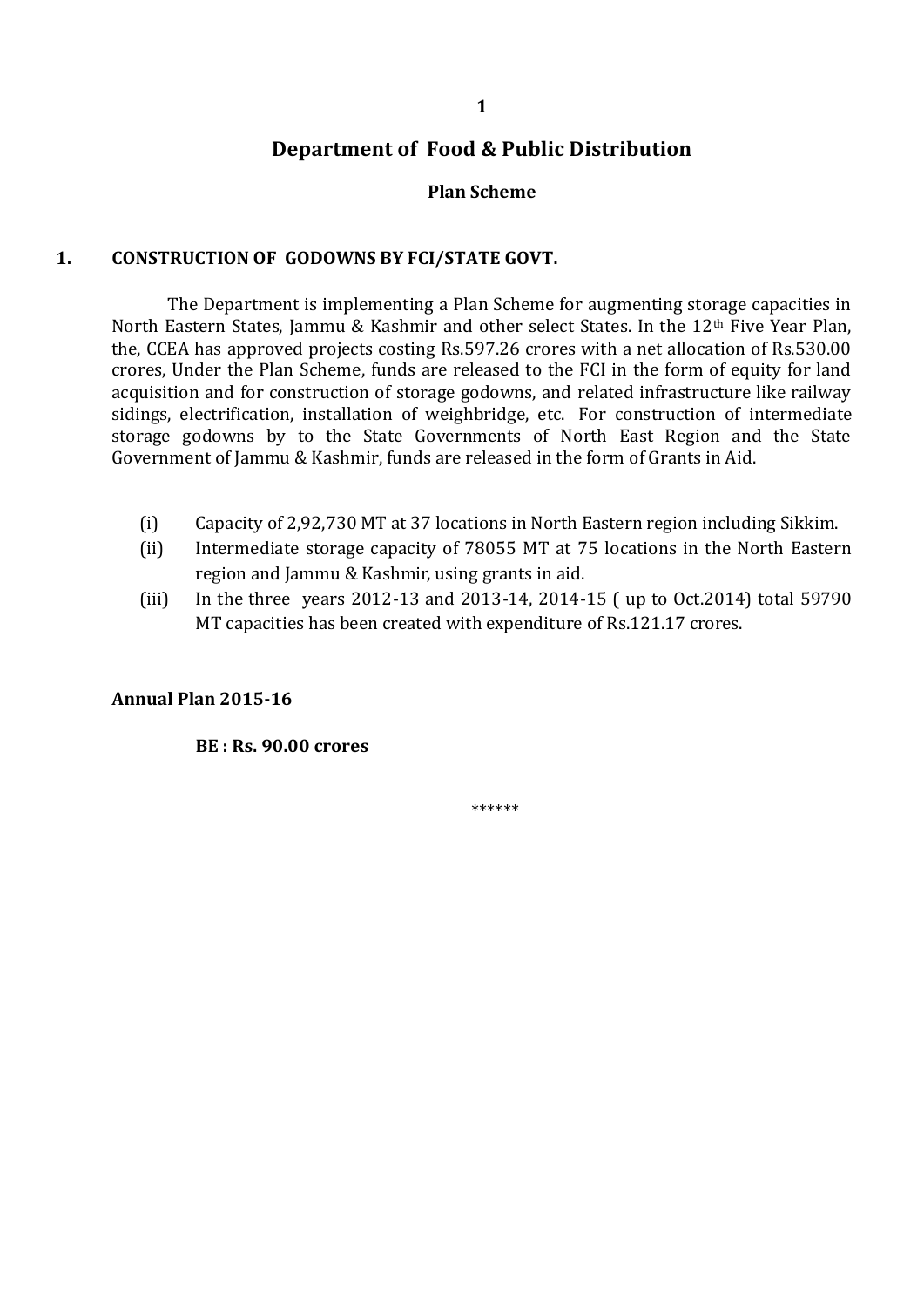#### **Plan Scheme**

#### **2. END –TO-END COMPUTERIZATION OF TPDS OPERATION**

This Department has taken up modernization including 'End-to-end Computerization of Targeted Public Distribution System (TPDS) Operations' with a view to address challenges such as leakages and diversion of foodgrains, fake and bogus ration cards, lack of transparency, weak grievance redressal, etc.

2. Some of the key initiatives taken for the computerization of TPDS are as follows:

(i) The Department is implementing a Plan on 'End-to-end Computerization of TPDS Operations' under 12th Five Year Plan (2012-17) on cost sharing basis with the States/UTs. Cabinet Committee on Economic Affairs (CCEA) approved Component-I of the Scheme in October, 2012 with funding requirement of Rs. 884.07 crore during 2012-17, which includes Government of India's share of Rs. 489.37 crore and States/UTs share of Rs. 394.70 crore. Costs are being shared on 90:10 basis in respect of North Eastern States and on 50:50 basis with other States/UTs. Component-I of the Scheme comprises activities, namely, digitization of ration cards/beneficiary and other databases, computerization of supply-chain management, setting up of transparency portals and grievance redressal mechanisms. The Department conveyed administrative approval for the scheme to all States/UTs on 10.12.2012. National Informatics Centre (NIC) is the technical partner under the scheme. Proposals for financial assistance under the scheme have been received from several States/UTs, and upto December, 2014 Rs.256.26 crore has been released to 24 States, NIC, etc. The pilot Schemes on Computerization of TPDS Operations and Smart Card based delivery of Essential Commodities have been subsumed under the above-referred Plan Scheme. This Department has also initiated the work relating to Fair price Shop automation in consultation with Department of Information Technology (DeitY), UIDAI, NIC, etc.

(ii) A National Transparency Portal for TPDS has been developed with the objective of providing all TPDS related data and information in the public domain. All States/UTs have been requested to maintain and update the data on the portal through use of the TPDS application software. The Transparency Portal may be accessed at [http://pdsportal.nic.in.](http://pdsportal.nic.in/) Citizens may also access the Portals of the respective State/UT Food and Civil Supplies Department through the links provided.

(iii) Meetings are held with States/UTs on regular basis to ascertain the problems faced, etc. Video-conference/workshops by NIC to resolve technical issues are also being carried out with each State/UT. NIC being the technical partner, it is responsible for tracking the implementation of the project. Being a Mission Mode Project (MMP), an Empowered Committee headed by Secretary (F&PD) and a MMP Team under Joint Secretary are monitoring the Scheme on a regular basis. Besides, a Finance Committee under the Addl. Secretary-cum-Financial Adviser and a Technical Committee under Director General NIC have been set up to look into the respective issues. States/UTs have also been asked to set up respective State Apex Committees and State Project eMission Teams for close monitoring of the project within the State/UT

#### **Annual Plan 2015-16:**

**BE : Rs. 80.00 crores**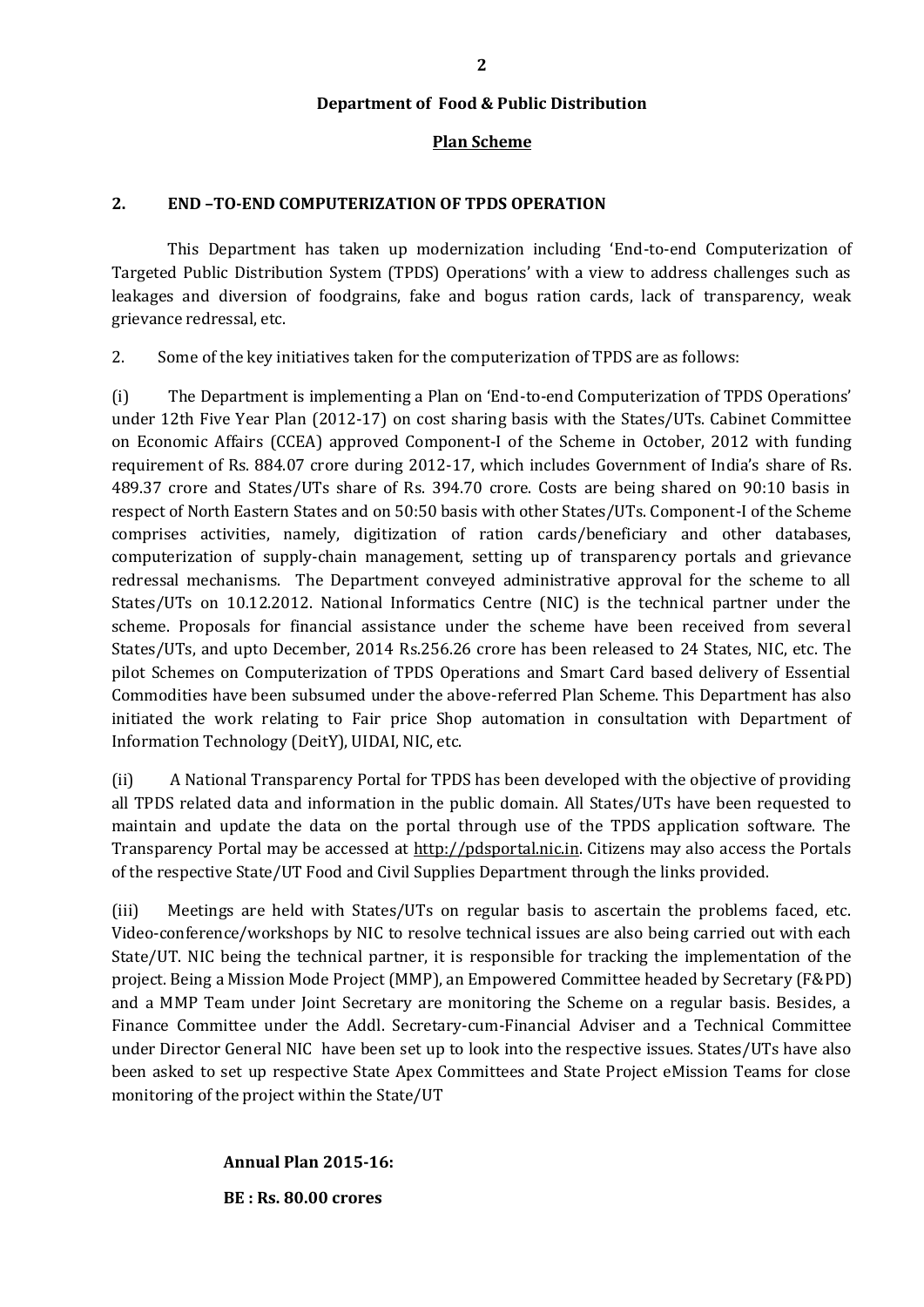#### **Plan Scheme**

### **3. NATIONAL SUGAR INSTITUTE (NSI), KANPUR**

National Sugar Institute (NSI), Kanpur (a subordinate office of the Department of Food & Public Distribution) is a premier Scientific & Technical Institute in the Country; which imparts teaching & training in the field of Sugar Technology, Sugar Engineering & Industrial Fermentation & Alcohol Technology in addition to undertaking research & development work in sugar and allied fields. The institute conducts post graduate level courses in Sugar Technology, Sugar Engineering & Alcohol Technology disciplines. It also runs short term certificate courses, namely, Sugar Boiling Certificate Course, Sugar Engineering Certificate Course & Pre-harvest Cane Maturity Survey Course. The Institute has introduced a new course namely, Certificate Course in Quality Control w.e.f. academic session 2014-15.

The Institute is also a center for advance research in sugar and allied areas, recognized by various Universities leading to Ph. D. Degree. Its aim is to maintain interaction with the Sugar factories, Distilleries, Central & State Governments and also with other Scientific & Technical Organizations in India.

During academic session 2013-14, 197 students & 2014-15, 214 students were admitted in various courses conducted by the Institute.

The administrative expenses of Institute, hostels etc.. & the committed expenditure on Experimental Sugar Factory & Agricultural Farm maintained by the Institute is met-out from Nonplan provisions. The Plan provision is intended to meet the expenditure; mainly on civil & electrical works relating to the development of infrastructure capacities & augmenting of R & D facilities in the Institute.

**Annual Plan 2015-16:**

**BE : Rs.2.50 crores**

\*\*\*\*\*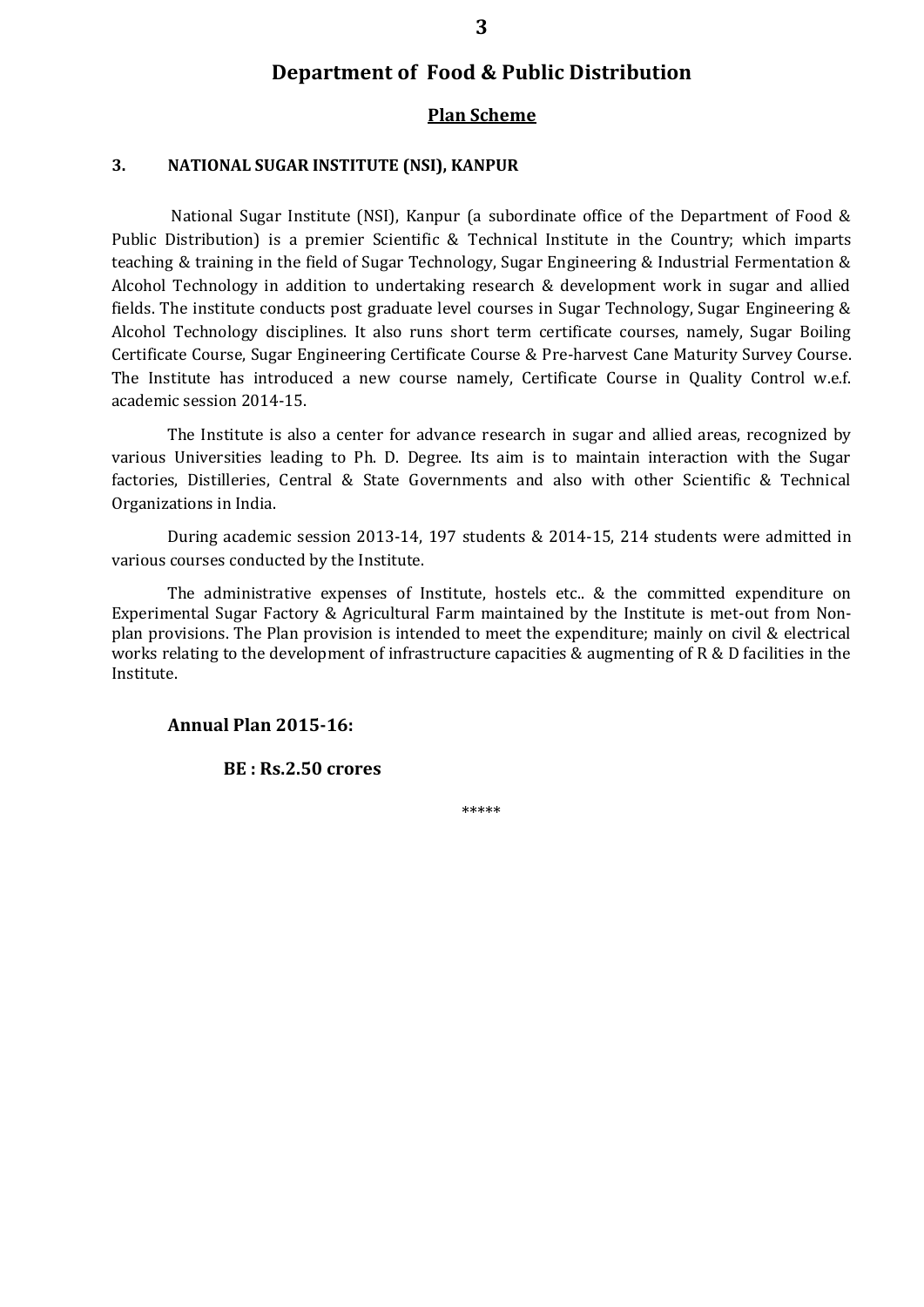#### **Plan Scheme**

## **4. ASSISTANCE TO WAREHOUSING DEVELOPMENT AND REGULATORY AUTHORITY (WDRA)**

The Government of India has introduced a negotiable warehouse receipt system in the country by enacting the Warehousing (Development and Regulation) Act, 2007 (37 of 2007) which has been made effective with effect from the 25<sup>th</sup> October, 2010. The Negotiable Warehouse Receipt (NWR) system was formally launched on the 26<sup>th</sup> April, 2011.

The main objectives of the Warehousing (Development and Regulation) Act, 2007 are to make provisions for the development and regulation of warehouses, negotiability of warehouse receipts, establishment of a Warehousing Development and Regulatory Authority (WDRA) and related matters. The Negotiable Warehouse Receipts (NWRs) issued by the warehouses registered under this Act would help the farmers to seek loans from banks against NWRs and will avoid distress sale of agricultural produce. It will also be beneficial for a number of other stakeholders such as banks, financial institutions, insurance companies, trade, commodities exchanges as well as consumers.

The WDRA is in infant stage and has to be given continued financial support during the 12th Five Year Plan, as it does not have any source of revenue except the nominal registration fee for registration of warehouses and registration of accreditation agencies.

The Planning Commission has accepted and included the scheme of Assistance of WDRA along with other schemes of the Department of Food and Public Distribution for the 12th Five Year Plan. After review and detailed examination of activities, the revised cost estimates of WDRA has been approved as Rs. 84.70 crores during the 12th Plan period (2012- 17).

#### **The activities of WDRA**

With a view to bring change in the mind set of farmers and other stakeholders about the concept of negotiable warehouse receipt, the WDRA has initiated massive publicity programmes which include organization of awareness programmes for farmers, training programme for trainers, warehouse managers, officers of accreditation agencies etc. It has also produced a documentary film on the aims objectives of WDR Act and benefits of NWR to farmers and other depositors. Besides, leaflet, pamphlet and bulletins are also being published by the WDRA.

For capacity building in the warehousing sector and to promote efficiency in the conduct of the warehousemen training programmes for the warehouse managers of the CWC, SWCs and private warehouses have been organized at different part of Country.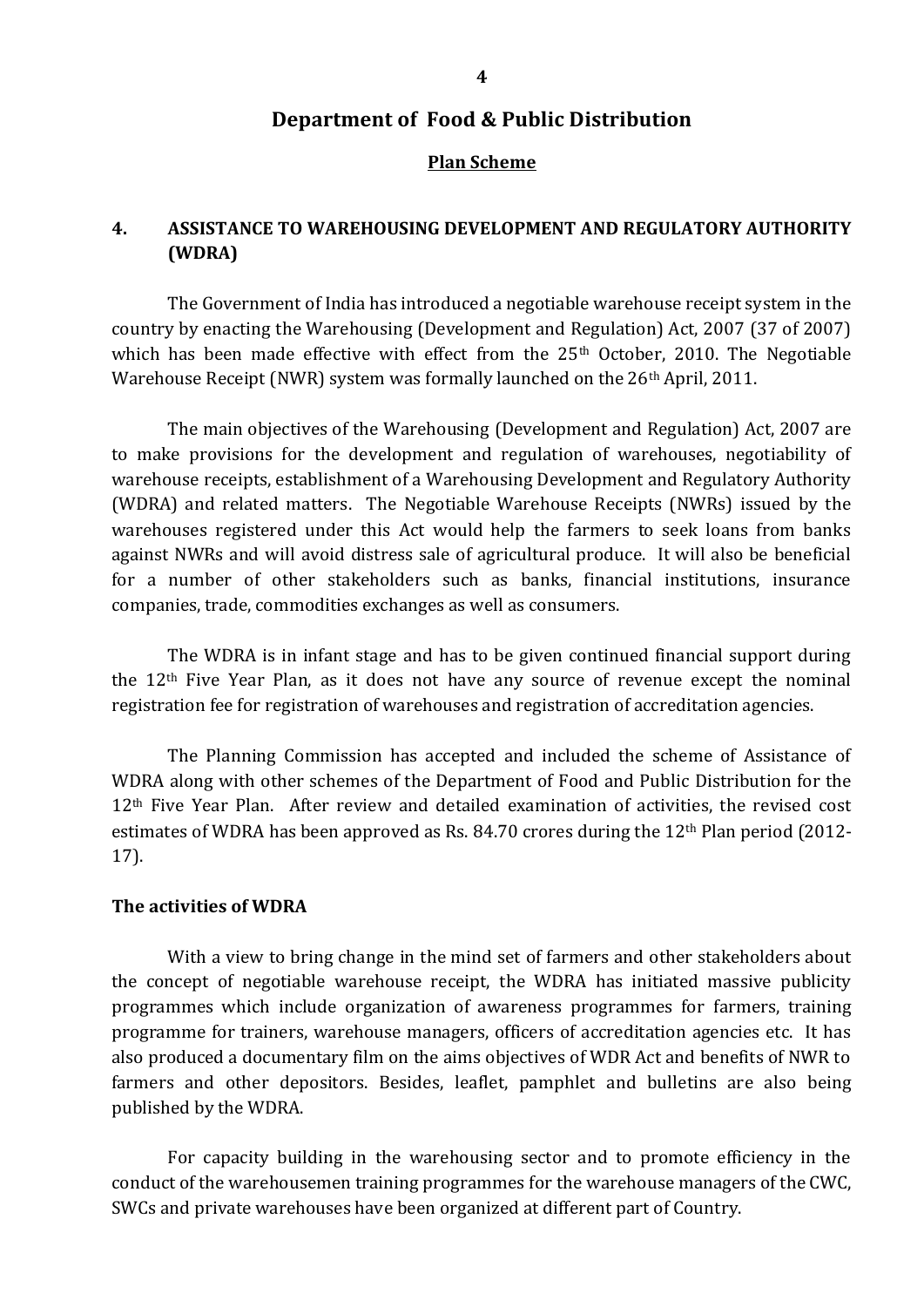With a view to apprise the officers of accreditation agencies about the detailed procedure of accreditation of warehouses, the WDRA has organized three training programmes at New Delhi.

The Warehousing Development and Regulatory Authority (WDRA) has registered 552 warehouses. Out of these, 176 warehouses belong to Central Warehousing Corporation, 125 to State Warehousing Corporation, 77 warehouses to the Private Sector and 174 warehouses to the Primary Cooperative Societies. Three cold storages have also been registered.

With the introduction of the NWR system in cold storages, growers/farmers producing horticulture produce may also avail the benefits of concessional loan from the banks against NWRs issued by the registered cold storages. This will increase liquidity among growers/ producers of horticulture produce and will also maintain the uninterrupted supply of good quality fruits and vegetables in the market round the year. Besides, the wastages in horticulture produce which are around 30% would be minimized. This will also help in commercialization, effective post-harvest management and integrated development of agriculture including horticulture in the country. The applications for accreditation and registration of cold storages have been received from the States of Andhra Pradesh and Gujarat.

### **WDRA Future Plan**

## **e-Governance initiative of the WDRA**

The WDRA is undertaking transformation plan of WDRA in consultation with National Institute of Public Finance and Policy (NIPFP) which besides other objectives, envisages creation of information system relating to the Negotiable Warehouse Receipts (NWRs) market. It is proposed to put in place an enabling frame work for establishment of data base for storing and sharing of information related to warehouses, warehouse service providers and the issuance and trade of NWRs.

**Registration of Accreditation Agencies**: Currently 14 accreditation agencies have been empanelled by WDRA, the future projection of empanelling accreditation agencies are as follows:

## **FUTURE PROJECTIONS OF ACCREDITATION AGENCIES During 12th Five Year Plan**

| 2012-13   | 2013-14 | 2014-15  | 2015-16    | 2016-17 |
|-----------|---------|----------|------------|---------|
| <b>71</b> | ᅩ       | າດ<br>∠∪ | ח ר<br>ں ت | υ∪      |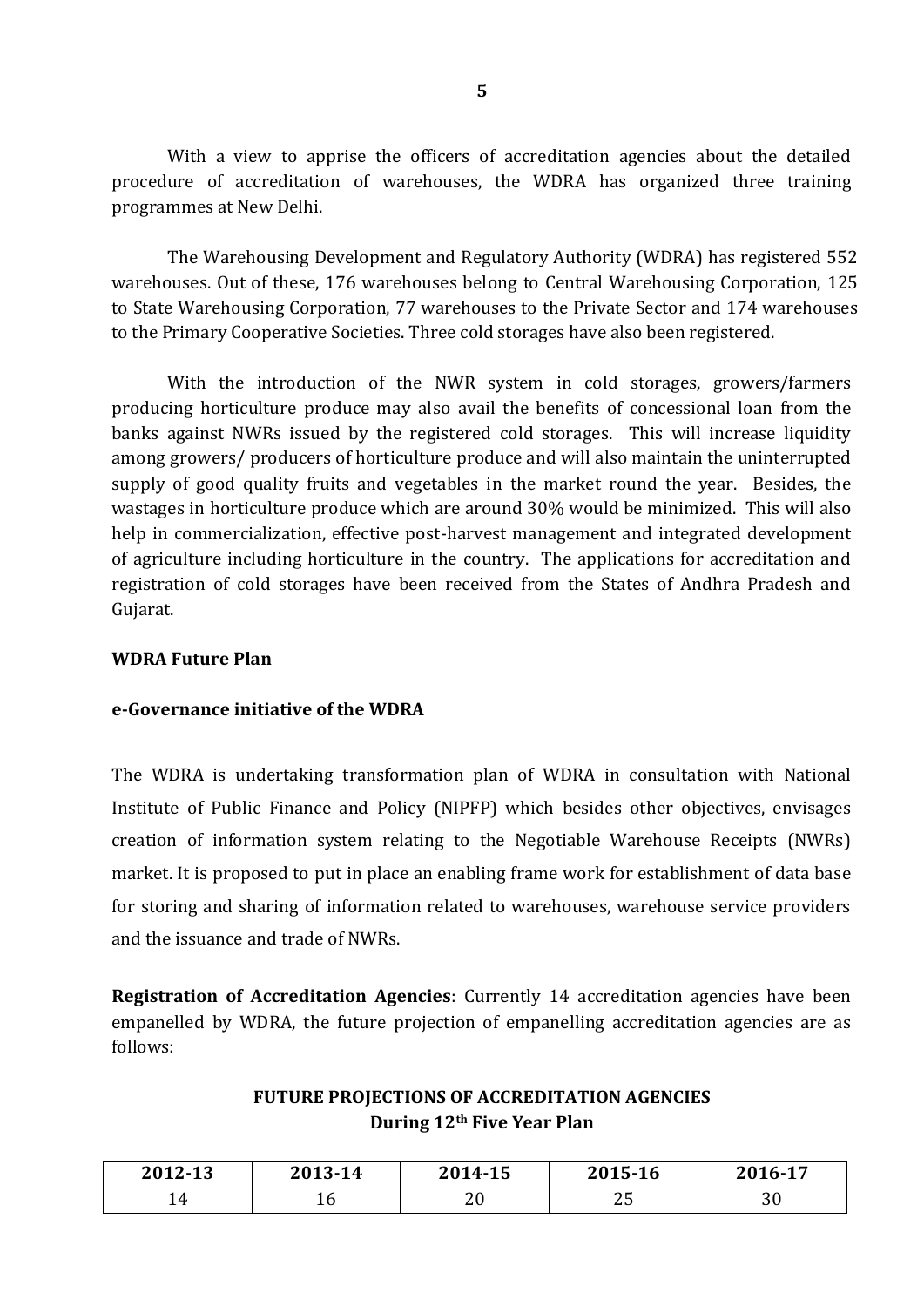The position of registered warehouses and future projections for the next the five years are as follows:

#### **FUTURE PROJECTIONS FOR REGISTERED WAREHOUSES**

The Act does not make the registration of warehouses mandatory and only those warehouses which want to issue the NWRs are required to get registered with WDRA. Therefore the above future projections may not be achieved during the Five Year Plan as the process of registration of warehouses during the year 2013-14 is very slow. There are few warehouse owners who fulfill the criteria of WDRA and interested in issuing NWRs. The future projections are as follows:-

| 2012-13 | 2013-14 | 2014-15 | 2015-16 | 2016-17 |
|---------|---------|---------|---------|---------|
| 300     | 400     | 800     | 1200    | 1800    |

**Annual Plan 2015-16:**

**BE : Rs. 30.00 crores**

\*\*\*\*\*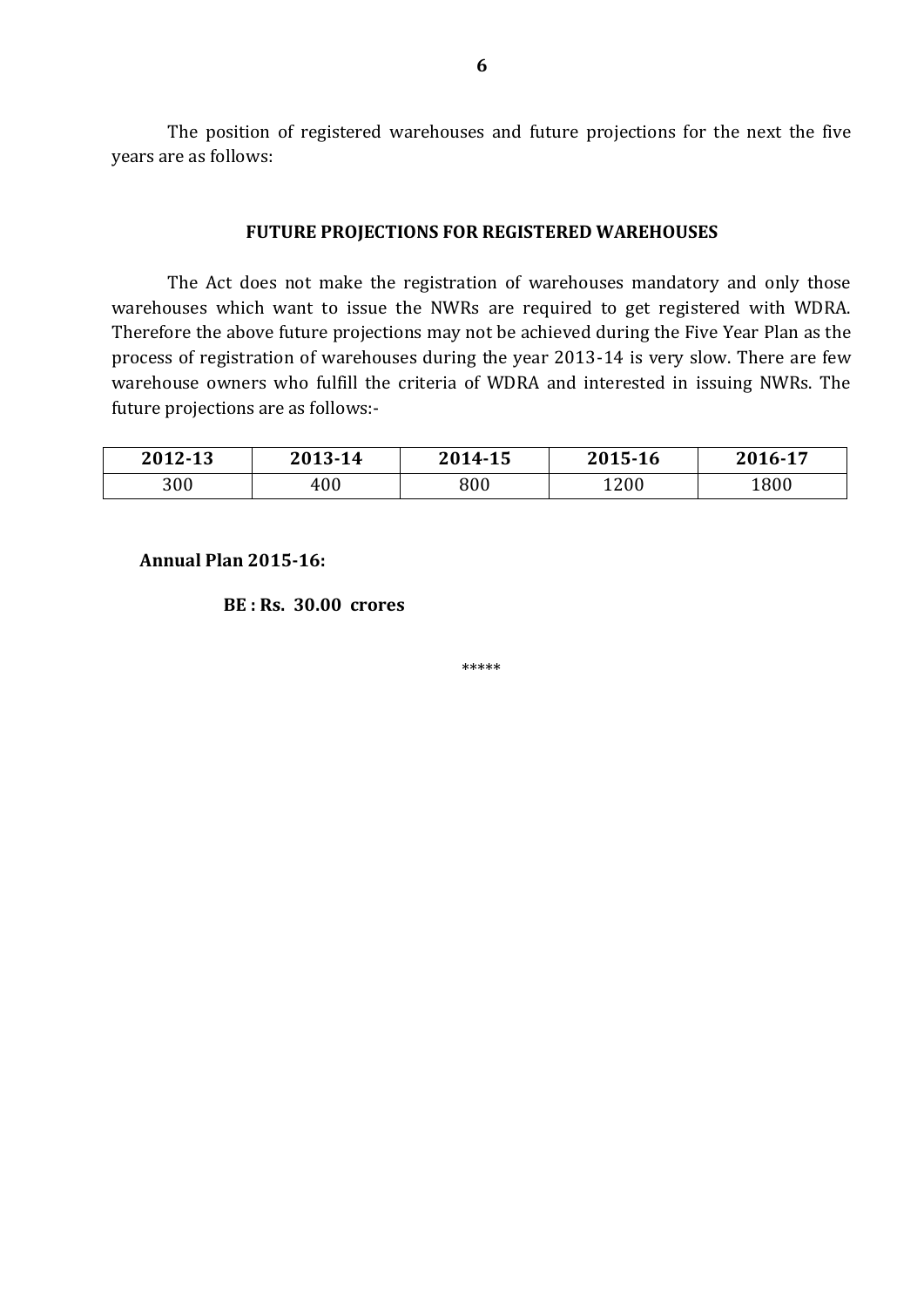## **Plan Scheme**

## **5. STRENGTHENING OF PDS & CAPACITY BUILDING,QUALITY CONTROL, CONSULTANCIES & RESEARCH**

## **(i) Strengthening of PDS & Capacity Building**

## **(a) Financial assistance to States/UTs for generating awareness amongst TPDS beneficiaries about their entitlement and redressal mechanism.**

Under this component of Plan Scheme on Strengthening of PDS, **f**inancial assistance is given to States/UTs for generating awareness amongst the TPDS beneficiaries about their entitlement and redressal mechanism. The main objective of this scheme component is to launch an effective, subtle, sustained and intensive awareness campaign, impact of which could reach the urban as well as rural and remote areas.

Under Publicity Campaign, wide publicity is given to the salient features of Targeted Public distribution System so that the beneficiaries become aware of the scheme and take advantage of the same. Detailed guidelines have been laid down for the States/UTs to undertake the publicity cum awareness campaign through/by DAVP rates in terms of print media and private TV and Radio Channels and at DAVP/ Prasar Bharti/Doordarshan approved rates for DD and All India Radio. The State Government contributes 20% of the expenditure to be incurred on the campaign and balance 80% is borne by the Government of India and released in two installments of 40% each.

The Department of Food and Public Distribution may also utilize upto 25% of the funds earmarked under the scheme for creating awareness about the scheme for creating awareness about the schemes of the Department may utilize the services of DAVP/Doordarshan/All India Radio(AIR).

## **(b) Financial Assistance to States/UTs for Generating Awareness amongst TPDS beneficiaries in NE region Grant-in-aid :**

The objective of the Scheme is to create awareness amongst TPDS beneficiaries in NE region . The funds are released on receipt of the proposals from the State/UTs Governments.

## **(c) Capacity Building:**

## **(i) PDS – Evaluation, Monitoring & Research:-**

Under the Scheme, to evaluate the impact of the TPDS on the target beneficiaries and to plug loopholes in implementation of TPDS, evaluation studies on functioning of TPDS are taken up by the Department.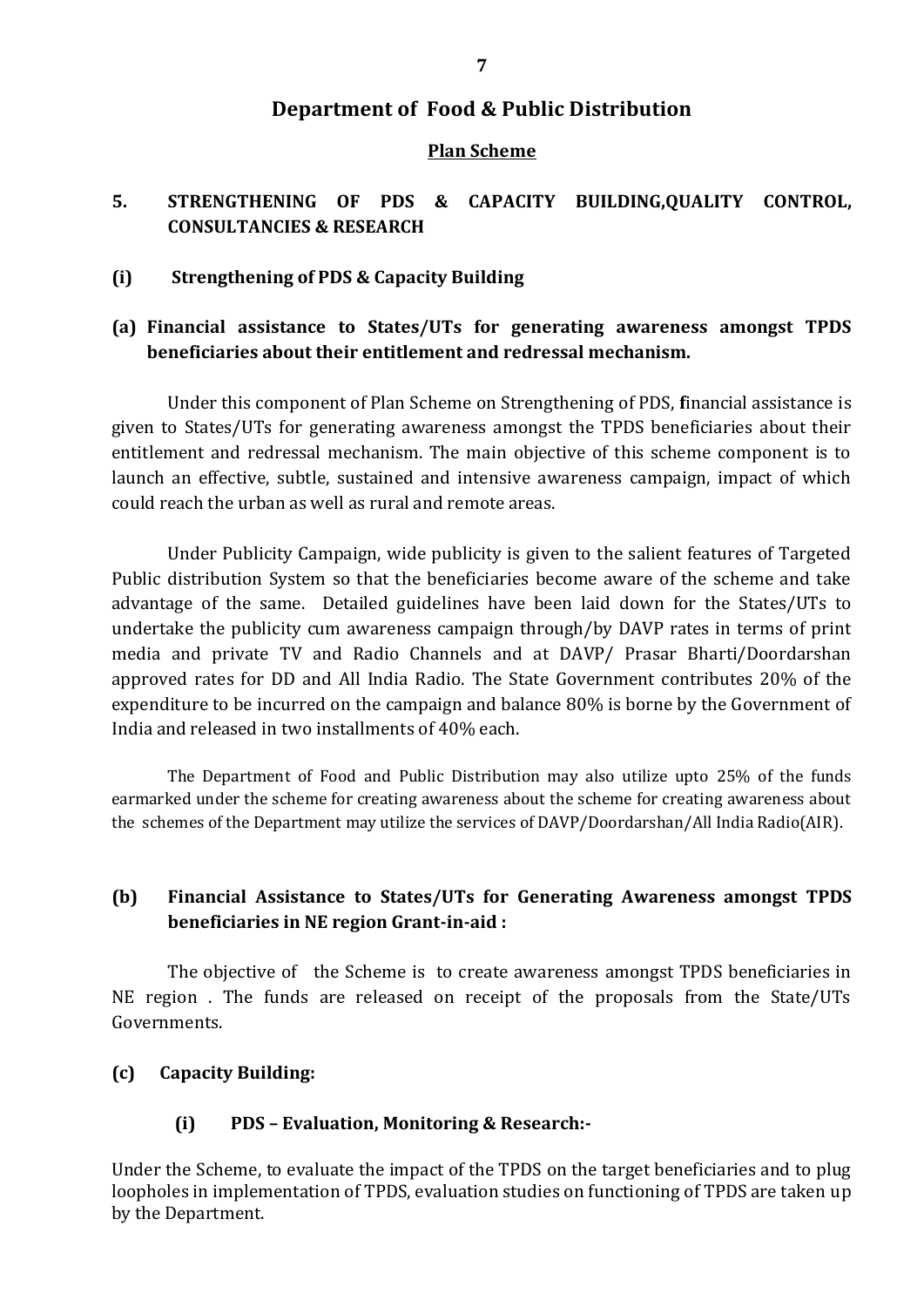#### **(ii) PDS -Training**

This Scheme aims at strengthening and upgrading the skills of personnel engaged in the functioning and implementation of TPDS by conducting training programmes and organizing lectures, seminars and workshops on policy issues with regard to PDS and related fields for functionaries at various levels in the State Food and Civil Supplies Department and State Agencies like State Civil Supplies Corporations, Consumer Cooperatives, etc. To make TPDS more effective & efficient, training is also provided to FPS owners, members of NGOs, PRIs, village/city Vigilance Committees and FCI Officials. Under the Scheme, Central Government provides financial assistance @ Rs. 500/- per trainee per day. Maximum assistance per training programme would be Rs. 50,000/- and the maximum duration of the training programmes may be five working days. In order to successfully implement NFSA, 2013, training programmes are also organised under the Scheme to sensitize and train key official of the State/UT Governments, FCI, Master Trainers nominated by States/UTs.

#### **Annual Plan 2015-16:**

#### **BE : Rs. 1.65 crores**

#### **(ii) Consultancies, Training & Research**

#### **(a) Consultancies for research/monitoring in domestic/global markets for Foodgrains**

 It is a component of the Plan Scheme: Consultancies, Training & Research which is implemented by Policy-I Section of the Department of Food & Public Distribution from 2007. Food Corporation of India (FCI) is entrusted by the Department of Food & Public Distribution to appoint a Consultant in order to have a market intelligence system which could provide regular price alerts and early warnings on possible increases in prices of essential commodities, crucial for policy decisions. This component of the scheme aims to have a market intelligence system which could provide regular market alerts and early warning on likely increase of prices of foodgrains, crucial in formulation of policy measures and interventions for management of food economy. Such market intelligence is also useful in deciding the import-export policy for foodgrians, sugar and edible oils. Reports generated through the study provide periodical price data on wheat, rice, sugar and edible oils.

 In order to have regular price alerts and advance information on possible increase in the prices of essential commodities, Department of Food & PD had entrusted FCI to engage a consultant for research/monitoring in domestic/global markets for foodgrains. M/s Indian Agribusiness Systems Private Limited (ASAP), New Delhi was appointed as consultant of FCI and Ministry of CA, F&PD w.e.f. 28.03.2012 for a period of 2 years. The contract of the consultant has been extended for another period of one year w.e.f. 28.03.2014 to 27.03.2015 on same terms and conditions. The data being provided by the consultant is being utilized for reviewing the prevailing domestic and international prices of wheat and rice as well as sugar and edible oils.

 In regard to the bidding process for appointment of consultant from March 2015 onwards, the pre-bid meeting with the interested parties was held at FCI, Hqrs, New Delhi on 12.12.2014 and the Technical Bid was opened on 23.12.2014 at 3.30 P.M.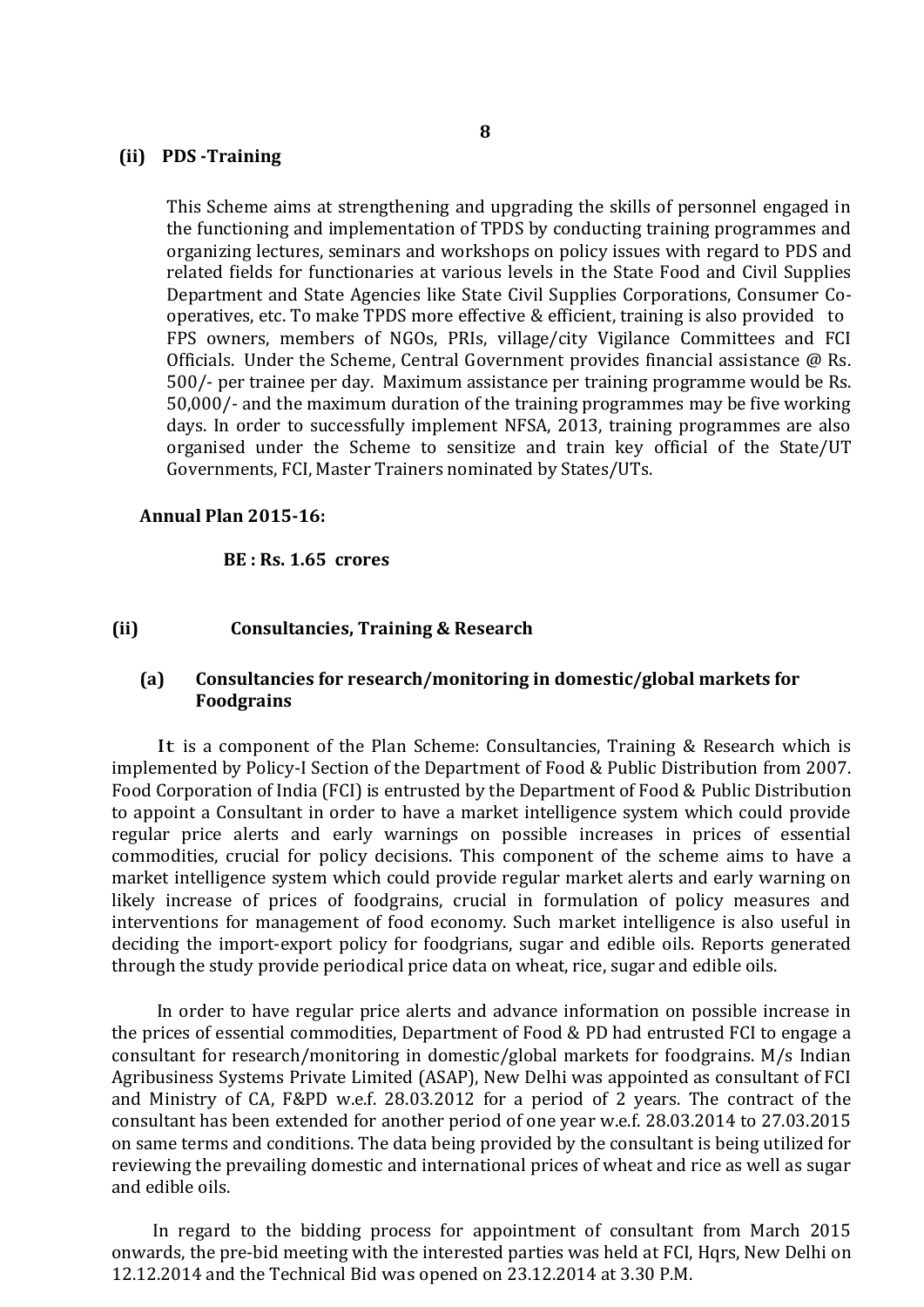#### **(b) e-governance**

Aiming at better and fruitful interaction among employees, citizens and the Department and also with a view to move from paper to electronic systems, the Department is taking keen interest in the implementation of E-Governance projects by using ICT tools like internet to accomplish various government activities. Various initiatives are being taken under e-governance to make Digital India Programme

The Department is also constantly in pursuit of developing/implementing state-ofthe-art application software related to various areas of importance. Various initiatives undertaken in E-governance are as follows:-

- The process of Redesigning of Website of Department of Food & Public Distribution is in progress.
- Implementation of E-office, e-file, KMS, PIMS, FMS, File Tracking System, E-service book and payroll software.
- $\triangleright$  Implementation of Cyber Security Policies.
- E-Granthalaya, the Library Management System, Parliament Matters Management System, RTI Request and Appeal Management Information System, Court Case Monitoring System and Hardware Complaints Monitoring System has been put in place.
- $\triangleright$  Training has been imparted to large number of staff on use of various ICT tools and application software like FTS, Court Case Monitoring System etc.
- $\triangleright$  Upgradation of ICT infrastructure and LAN.

\*\*\*\*\*

## **Annual Plan 2015-16:**

**BE : Rs.0.85 crores**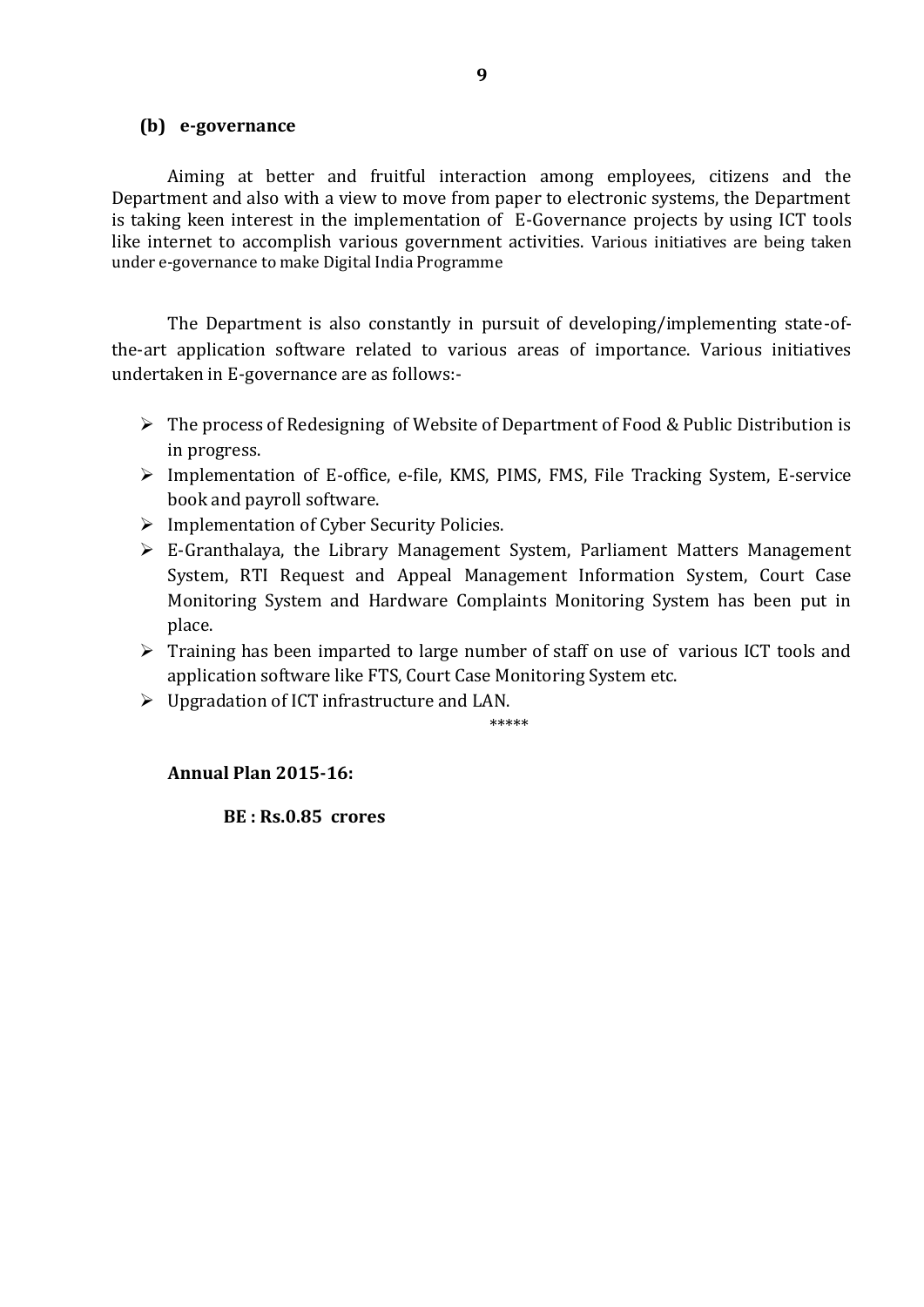#### **(iii) Strengthening of Quality Control Mechanism**

To strengthen the quality control mechanism and monitoring of quality of foodgrains at the time of procurement, storage and distribution so as to avoid damages/losses during storage, a **new plan component "Strengthening of Quality Control Mechanism"** has been included during the 12th Five Year Plan with two ongoing plan schemes (Strengthening of PDS & Capacity Building and Quality Control, Consultancies & Research) which have been merged on the advice of the Planning Commission. The new Plan component "Strengthening of Quality Control Mechanism" under S&R division is a component of Central Sector Scheme and there is no component for the State Governments in this scheme. An amount of Rs 23.30 crores has been approved for the new plan component for  $12<sup>th</sup>$  Five Year Plan. There are three components; (a) opening up of Seven new Quality Control Cells to augment the quality control mechanism, (b) upgradation of laboratory at Indian Grain Storage Management & Research Institute ( IGMRI), Hapur (c ) capacity building for skill upgradation. Trainings are also organized by Government of India for the officials of State Governments/UTs engaged in handling of foodgrain through IGMRI, Hapur & its field stations at Ludhiana and Hyderabad. The main objective of Quality Control Cells is to ensure the quality of foodgrains at the time of procurement, storage and distribution. Surprise checks are conducted at Food Storage Depots by the officers of these cells to ensure the quality of foodgrains.

#### **Annual Plan 2015-16:**

**BE : Rs. 5.00 crores**